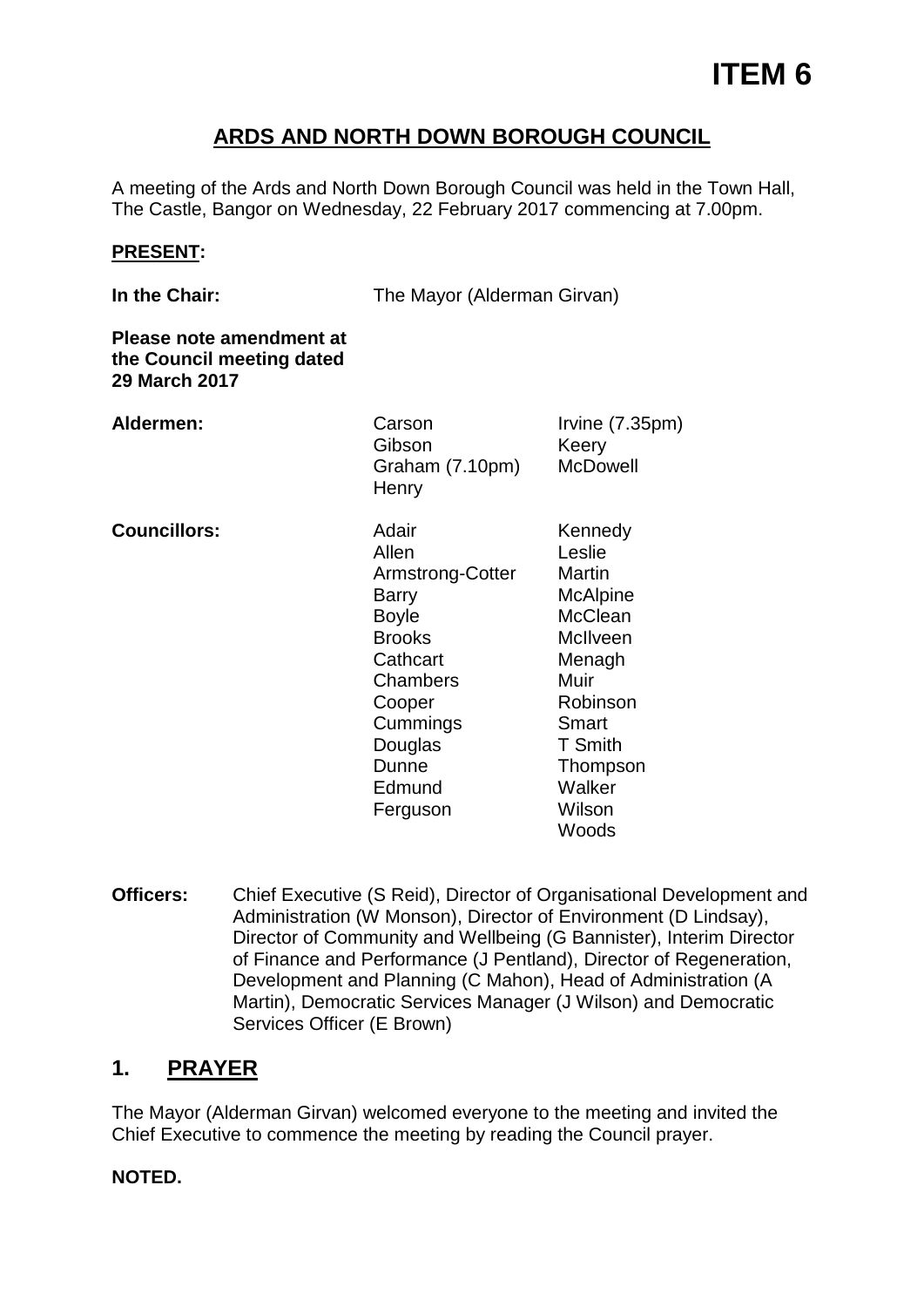# **2. APOLOGIES**

Apologies for inability to attend were received from Councillor Gilmour. Apologies for lateness were received from Aldermen Graham and Irvine.

### **NOTED.**

# **3. DECLARATIONS OF INTEREST**

Councillor McAlpine declared an interest in Item 20 – Portaferry Market House Update.

Councillor Muir declared an interest in Items 17.1 and 17.3 – Notices of Motion about the Smart Pass Equality Campaign.

# **4. MAYOR'S BUSINESS**

The Mayor (Alderman Girvan) advised Members that Alderman Fletcher had recently been in hospital after experiencing a period of ill health. His wife had since advised the Mayor that he was now recovering. The Mayor requested that a card be sent to Alderman Fletcher to wish him well, on behalf of all Members.

#### **AGREED.**

### **5. MAYOR AND DEPUTY MAYOR ENGAGEMENTS FOR THE MONTH**

PREVIOUSLY CIRCULATED:- Copy of the Mayor and Deputy Mayor Engagements for the month of February 2017.

The Mayor remarked that she continued to be very busy attending engagements.

#### **NOTED.**

# **6. MINUTES OF COUNCIL MEETING HELD ON 25 JANUARY 2017**

PREVIOUSLY CIRCULATED:- Copy of the above minutes.

Proposed by Councillor Thompson, seconded by Alderman Gibson, that the minutes be agreed as a correct record.

#### **RESOLVED that the minutes be signed as a correct record.**

### **7. MINUTES OF SPECIAL COUNCIL MEETING HELD ON 14 FEBRUARY 2017**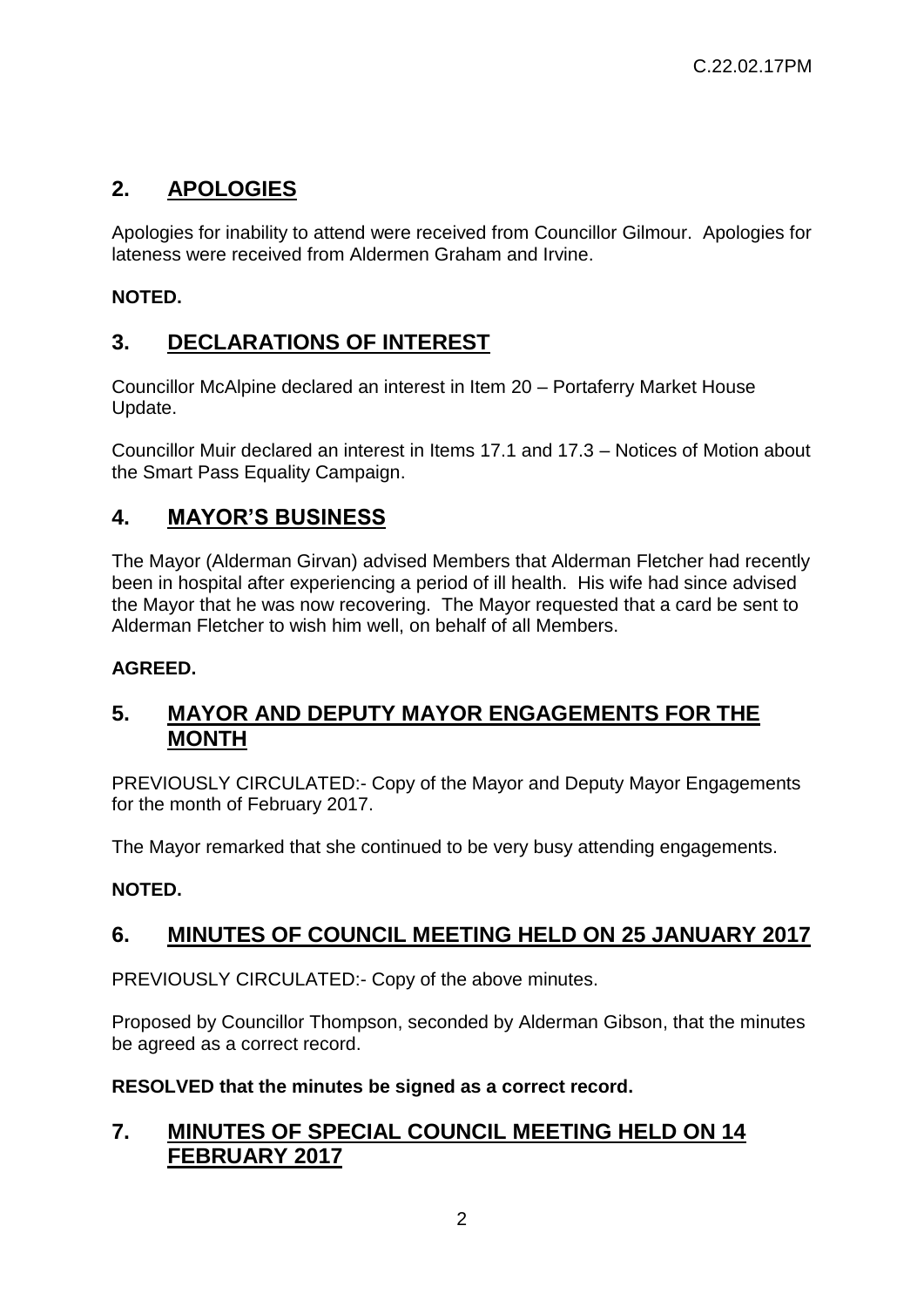PREVIOUSLY CIRCULATED:- Copy of the above minutes.

Proposed by Councillor Robinson, seconded by Councillor Douglas, that the minutes be agreed as a correct record.

#### **RESOLVED that the minutes be signed as a correct record.**

### **8. MINUTES OF COMMITTEES**

#### **8.1 Environment Committee dated 1 February 2017**

PREVIOUSLY CIRCULATED:- Copy of the above minutes.

**RESOLVED, on the proposal of Councillor Barry, seconded by Councillor Edmund, that the minutes be adopted.** 

#### **8.2 Regeneration and Development Committee dated 2 February 2017**

PREVIOUSLY CIRCULATED:- Copy of the above minutes.

**RESOLVED, on the proposal of Councillor Adair, seconded by Councillor Cummings, that the minutes be adopted.** 

#### **8.3 Planning Committee dated 7 February 2017**

PREVIOUSLY CIRCULATED:- Copy of the above minutes.

**RESOLVED, on the proposal of Alderman McDowell, seconded by Alderman Gibson, that the minutes be adopted.** 

#### **8.4 Corporate Services Committee dated 14 February 2017**

PREVIOUSLY CIRCULATED:- Copy of the above minutes.

#### **RESOLVED, on the proposal of Councillor McIlveen, seconded by Councillor Chambers, that the minutes be adopted.**

(Alderman Graham entered the meeting at this stage – 7.10pm)

#### **8.5 Community and Wellbeing Committee dated 15 February 2017**

PREVIOUSLY CIRCULATED:- Copy of the above minutes.

**RESOLVED, on the proposal of Councillor Dunne, seconded by Councillor Woods, that the minutes be adopted.**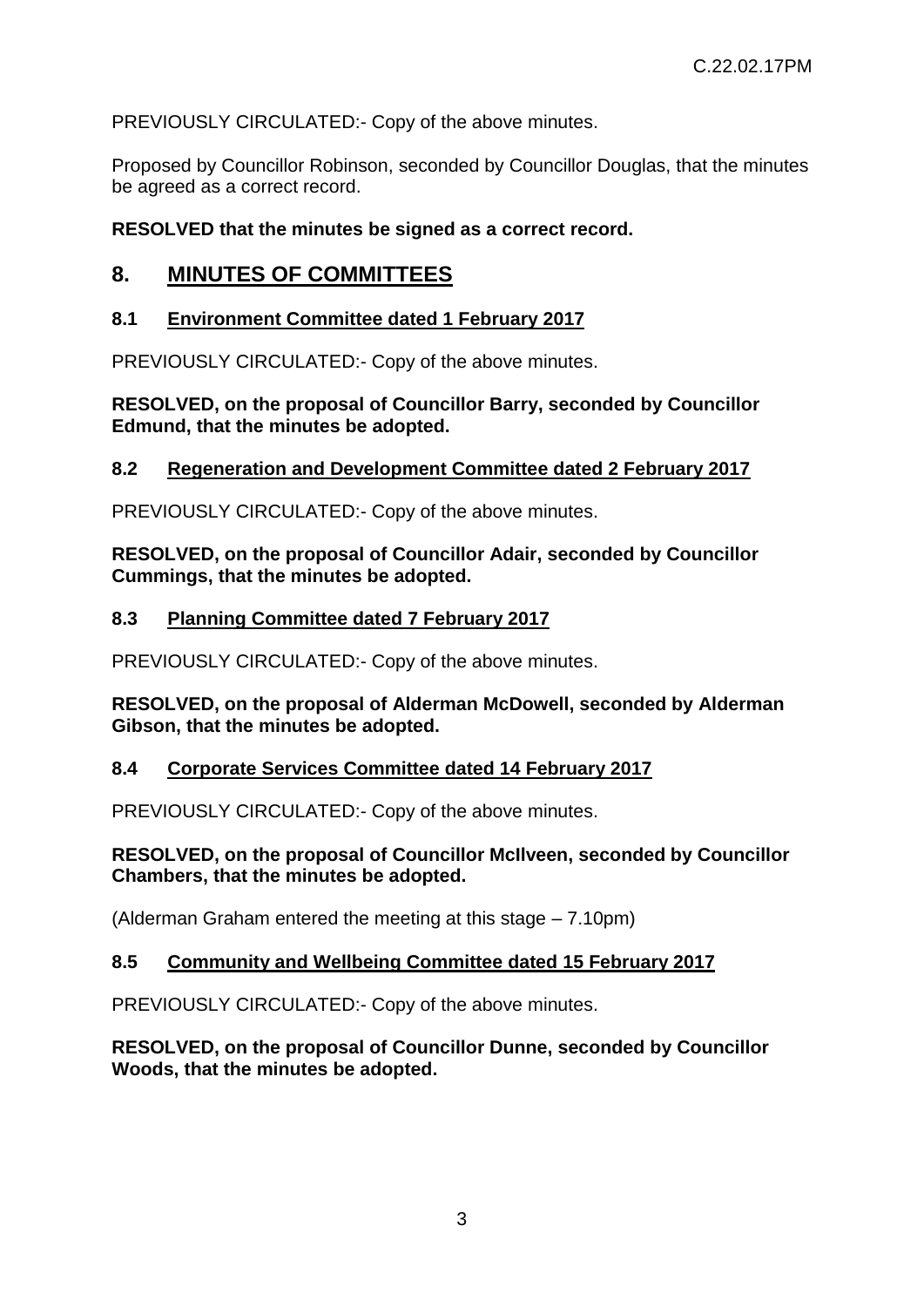# **9. REQUESTS FOR DEPUTATION (FILE: DS8)**

#### **9.1 Ballyhalbert Community Association**

PREVIOUSLY CIRCULATED:- Correspondence from Ballyhalbert Community Association requesting to make a deputation on the work of the Association and its priorities moving forward.

#### **RESOLVED, on the proposal of Councillor Boyle, seconded by Councillor Edmund, that the deputation be heard by the Regeneration and Development Committee.**

#### **9.2 Northern Ireland Housing Executive**

PREVIOUSLY CIRCULATED:- Correspondence from Northern Ireland Housing Executive advising that it was currently compiling the Housing Investment Plans for all council areas; and requesting confirmation of a date for the Housing Executive to present the Ards and North Down Investment Plan.

**RESOLVED, on the proposal of Councillor Smart, seconded by Alderman Smith, that the deputation be heard by the Corporate Services Committee.** 

# **10. CONSULTATION DOCUMENTS (FILE: DS7 PTIII)**

#### **10.1 Access to Healthcare for Women in Northern Ireland – Private Members Bill**

PREVIOUSLY CIRCULATED:- Correspondence from the Northern Ireland Assembly seeking the Council's views on a proposal to introduce legislation to protect access to healthcare for women in Northern Ireland by introducing a safe access zone around sexual and reproductive healthcare services.

#### **RESOLVED, on the proposal of Councillor Woods, seconded by Councillor Barry, that the correspondence be noted.**

#### **10.2 The Reformed IFR Policy Document and Guide for Patients and Service Users**

PREVIOUSLY CIRCULATED:- Copy of the above consultation document from the Department of Health.

#### **RESOLVED, on the proposal of Councillor Chambers, seconded by Alderman Henry, that the consultation document be noted.**

#### **10.3 DAERA Knowledge Framework (Education Strategy)**

PREVIOUSLY CIRCULATED:- Copy of the above consultation document from the Department of Agriculture, Environment and Rural Affairs.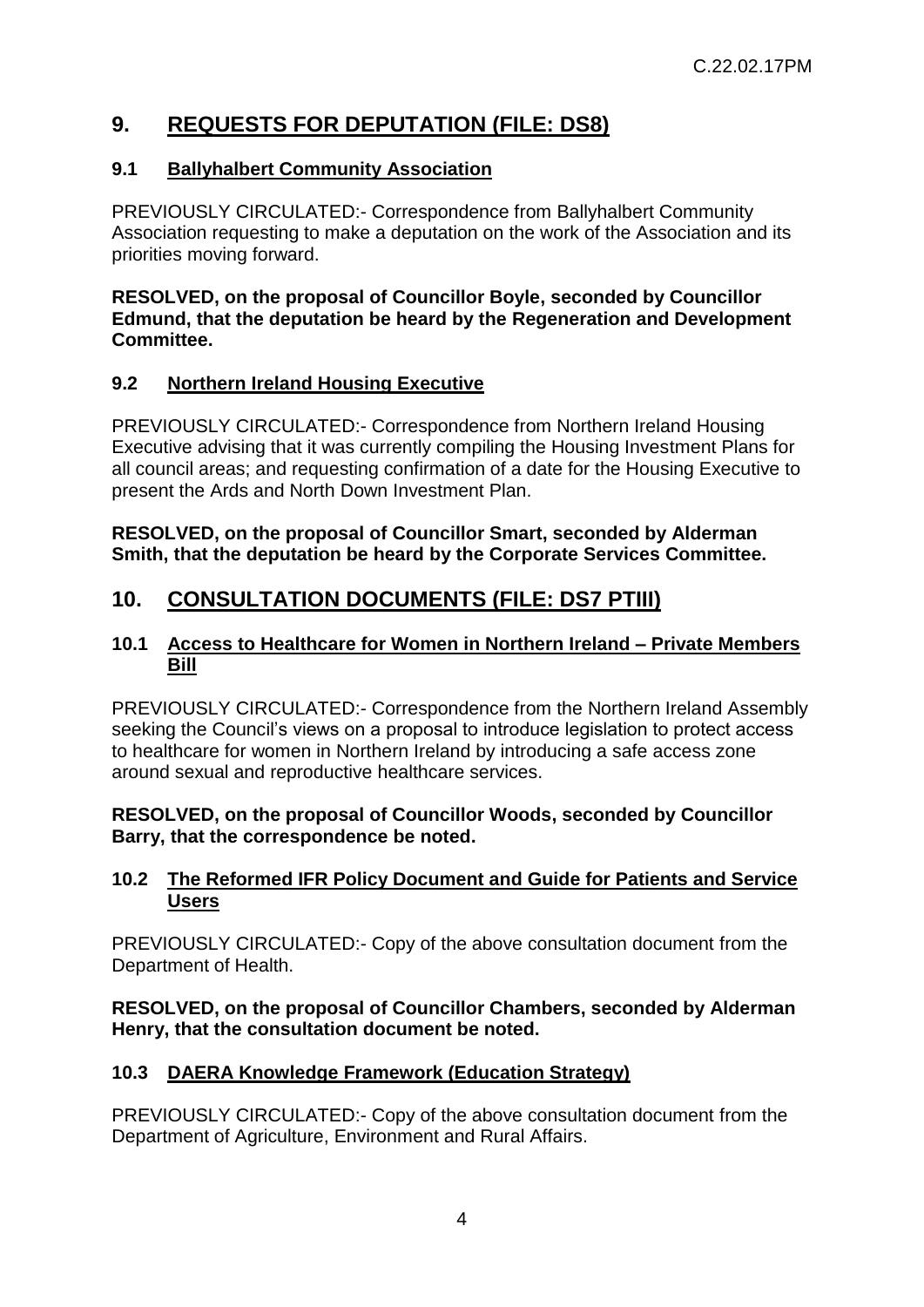#### **RESOLVED, on the proposal of Councillor Thompson, seconded by Councillor Barry, that the consultation document be noted.**

### **10.4 Draft Adoption and Children Bill**

PREVIOUSLY CIRCULATED:- Copy of the above consultation document from the Department of Health.

#### **RESOLVED, on the proposal of Councillor Douglas, seconded by Councillor Adair, that the consultation document be noted.**

# **11. CONFERENCES, INVITATIONS ETC (FILE: DS11 PART 2)**

### **11.1 Agenda NI – Three Scenarios for Leaving the European Union**

PREVIOUSLY CIRCULATED:- Correspondence from Agenda NI detailing the above event to be held on 30 March 2017.

#### **RESOLVED, on the proposal of Alderman Carson, seconded by Councillor Muir, that the correspondence be noted.**

### **11.2 The Consumer Council – Consumer Parliament Event**

PREVIOUSLY CIRCULATED:- Correspondence from The Consumer Council detailing the above event to be held on 24 March 2017.

#### **RESOLVED, on the proposal of Alderman Carson, seconded by Alderman Henry, that the correspondence be noted.**

# **12. PEACE IV (FILE: 142040)**

PREVIOUSLY CIRCULATED:- Report dated 10 February 2017 from the Director of Community and Wellbeing stating that the Special European Union Programmes Body (SEUPB) had awarded Ards and North Down Borough Council a total of approximately £3.3 million of PEACE IV funding. A Draft Letter of Offer (LOO) had been received and a final and formal LOO would be issued in due course. All PEACE IV funding had to be spent by March 2019.

It had previously been reported to Members that the Council's Draft LOO had contained a number of "pre-conditions" of grant and "project implementation" conditions. A response had been submitted to SEUPB in relation to the "preconditions" of grant by the deadline of 14 February 2017 and a second deadline of 21 March 2017, had been set for further information on "project implementation" conditions before "permission to start" would be granted.

Although the PEACE IV Programme had been officially launched by SEUPB, a PEACE IV Communications Plan would not be initiated until the Council was in receipt of a final LOO and "permission to start" had been granted. Officers were currently working with other Council Departments, to draw up a consultation plan, for further community engagement and consultation, which would be required for a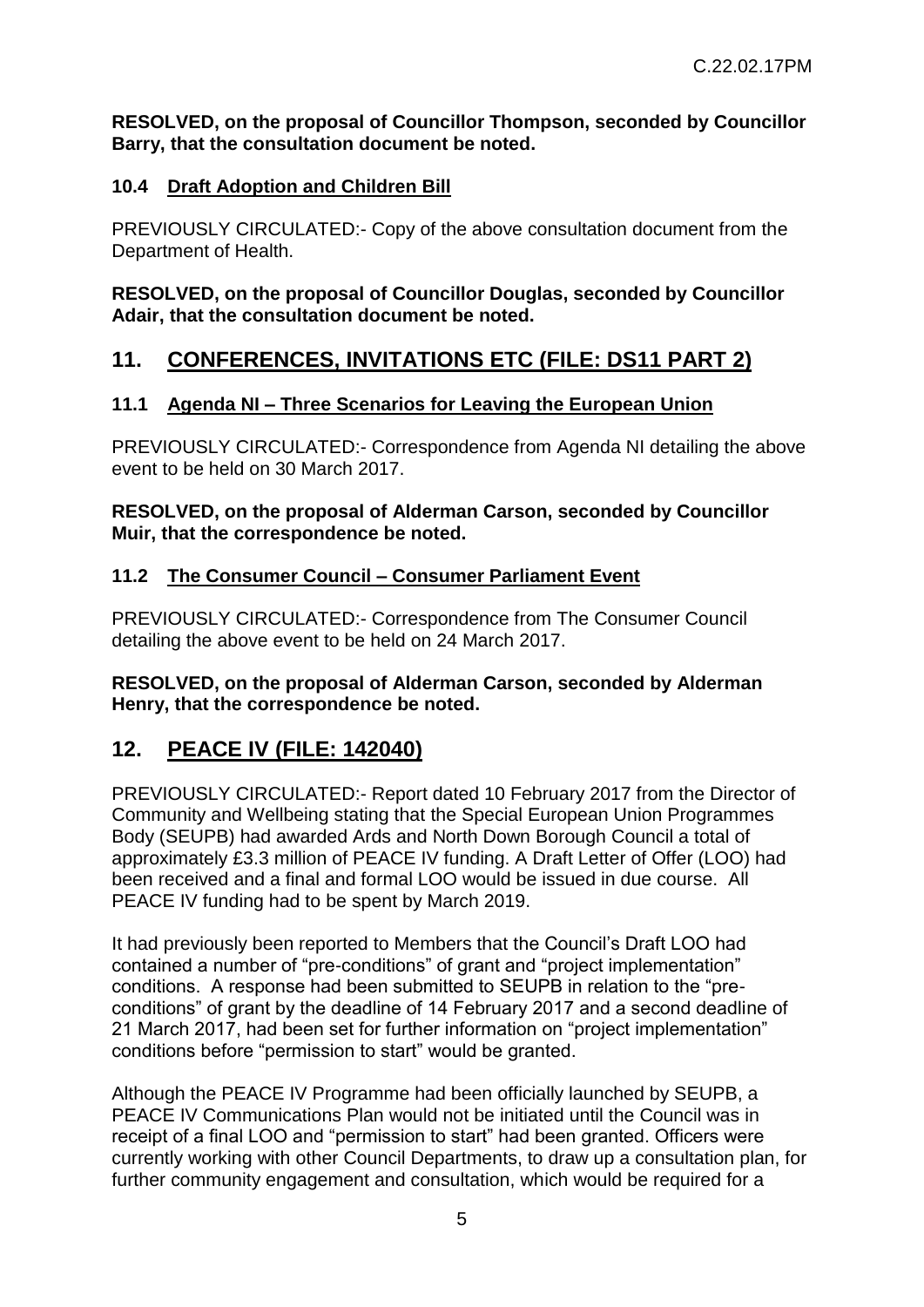number of projects. Further community engagement and consultation would be initiated once "permission to start" had been granted.

The PEACE IV Partnership, which had delegated powers to implement the programme, had agreed how the approved projects, which were detailed in the Ards and North Down PEACE Plan, would be delivered (Table 1).

| CYP1             | Capacity Building and Youth Leadership         | <b>Public Tender</b>           |  |
|------------------|------------------------------------------------|--------------------------------|--|
|                  | Programme                                      |                                |  |
| CYP <sub>2</sub> | <b>Youth Shelters</b>                          | <b>ANDBC</b> – Direct Delivery |  |
| CYP <sub>3</sub> | <b>Early Intervention Programme</b>            | <b>Public Tender</b>           |  |
| CYP4             | Primary Schools (Out of School) Active         | <b>Public Tender</b>           |  |
|                  | Diversity and Good Relations Programme         |                                |  |
| CYP <sub>5</sub> | Community Based Sports and Good                | <b>Public Tender</b>           |  |
|                  | <b>Relations Programme</b>                     |                                |  |
| SSS <sub>1</sub> | <b>Shared Spaces and Services</b>              | <b>ANDBC - Direct Delivery</b> |  |
| BPR <sub>1</sub> | Personal Development and Training              | <b>Public Tender</b>           |  |
| BPR <sub>2</sub> | Open Dialogue                                  | <b>ANDBC - Direct Delivery</b> |  |
| BPR <sub>3</sub> | <b>Connecting Communities</b>                  | <b>ANDBC - Direct Delivery</b> |  |
| BPR4a            | Cross Community Intercultural Theatre          | <b>ANDBC - Direct Delivery</b> |  |
|                  | Programme                                      |                                |  |
| BPR4b            | <b>Cross Border Intercultural Puppetry</b>     | <b>ANDBC - Direct Delivery</b> |  |
| BPR4c            | <b>Genealogy and Story Telling</b>             | <b>ANDBC - Direct Delivery</b> |  |
| BPR4d            | <b>Musical Traditions</b>                      | <b>ANDBC - Direct Delivery</b> |  |
| BPR4e            | <b>Celebration of our Minority Communities</b> | <b>ANDBC - Direct Delivery</b> |  |
| BPR 4f           | <b>Community Based Arts Programme</b>          | <b>Public Tender</b>           |  |

Further details of each of the approved projects would be reported to the Council, once SEUPB had granted "permission to start" and tender documentation had been approved.

At the PEACE IV meeting on 9 February 2017, the Partnership had adopted a Partnership Agreement, which set out how the Partnership would be governed and how conflicts of interest would be managed. The Partnership Agreement was also subject to approval by SEUPB as part of the "pre-conditions" of grant.

RECOMMENDED that the report be noted.

#### **RESOLVED, on the proposal of Alderman Carson, seconded by Councillor Robinson, that the recommendation be adopted.**

(Councillor Ferguson left the meeting at this stage – 7.14pm)

### **13. REQUEST FOR USE OF CAR PARKING SPACES TO SITE A FUNFAIR (FILE: 140143)** (Appendix I)

PREVIOUSLY CIRCULATED:- Report dated 15 February 2017 from the Director of Organisational Development and Administration stating that the Council had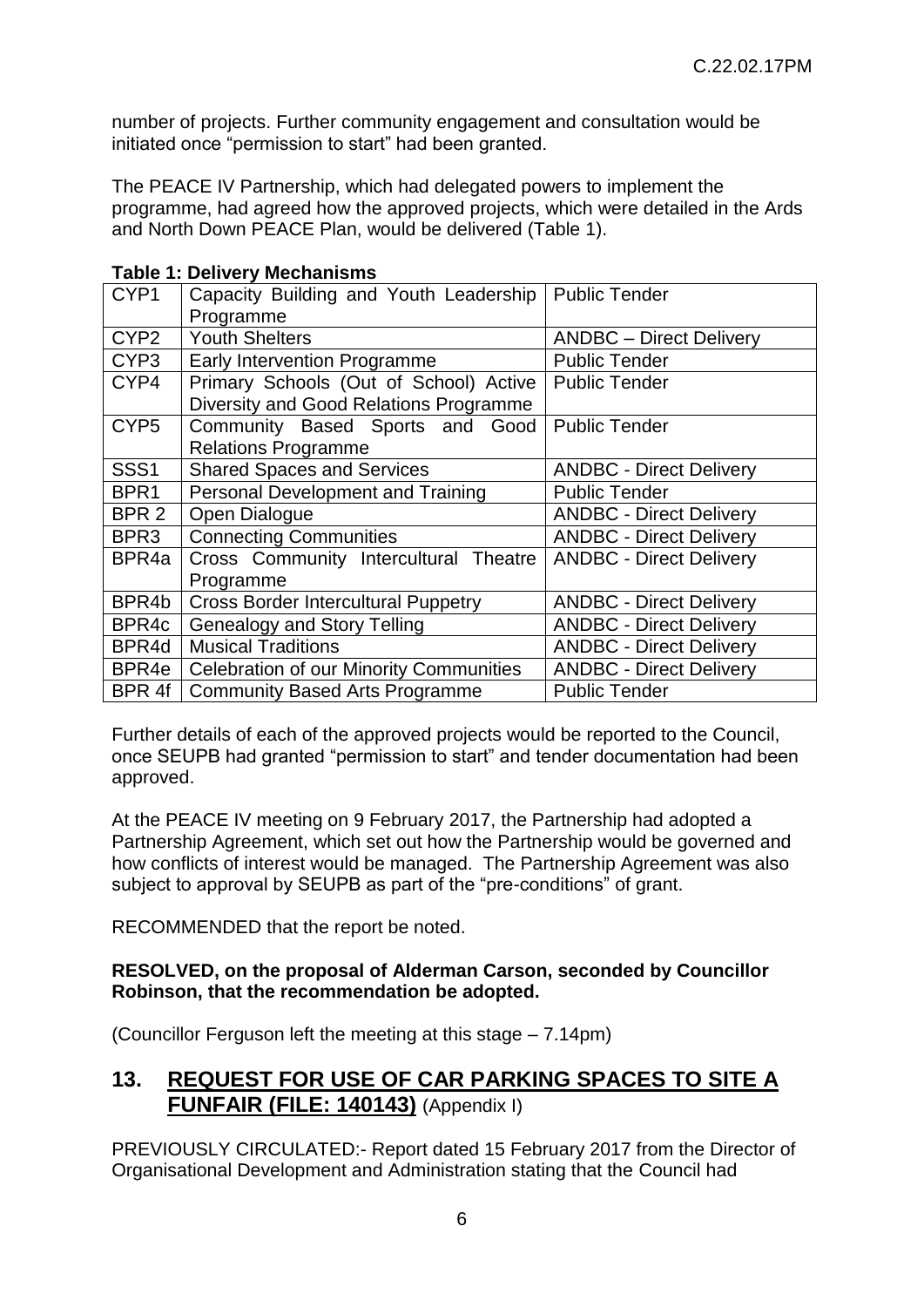received the attached letter from Mohan's Funfairs applying to use a car park (60 car parking spaces) in the centre of Bangor over the Easter holidays.

In previous years that funfair had been situated at the Abbey Street entrance to Castle Park. Unfortunately, that site was currently not available due to the ongoing works by NI Water to upgrade the pumping station there.

The Corporate Leadership Team had considered the request and was unable to recommend approval to the Council as, over the Easter holidays, car parking was at a premium in the town centre and it was considered that a reduction of 60 spaces would cause significant issues for both traders and residents/shoppers. The McKee clock Arena (the only other potential site) was already committed to an alternative use for the Easter Weekend events.

RECOMMENDED that the application from Mohan's Funfairs to use 60 car parking spaces in a carpark in the centre of Bangor over the Easter period be declined for the reasons set out in this report.

Councillor Cathcart stated that he felt torn about the situation as whilst he welcomed the funfair visiting the town he did not welcome the reduction in car park spaces. He further stated that the previous site for the funfair at the Abbey Street entrance to Castle Park had been ideal, given that it increased footfall along Abbey Street. He advised that he had spoken to the Director of Organisational Development and Administration earlier that day about alternative options and he sought an update on the matter from the Director.

In response, the Director of Organisational Development and Administration confirmed that she had spoken to the funfair organiser about possible alternatives. She reported that the organiser was very specific about which sites it would consider; those being the carpark opposite the train station and a site along the seafront i.e. Queen's Parade or Quay Street. Furthermore, she had suggested the organiser contacted local schools and the college in respect of potential alternative sites, however the organiser had made it clear that they were only interested in the aforementioned sites near the train station and seafront.

Councillor Cathcart asked whether the funfair would be willing to return to Bangor in 2018 if their request was not granted this year. The Director advised that the applicant had not indicated their plans for the following year.

Councillor Woods enquired if a compromise could be reached such as allowing a restricted fair, so that part of the Abbey Street site could still be made available. The Director responded that she had not discussed that option with the applicant but it was unlikely due to the space available.

#### **RESOLVED, on the proposal of Councillor Douglas seconded by Councillor Wilson, that the recommendation be adopted.**

(Councillor Ferguson returned to the meeting at this stage – 7.16pm)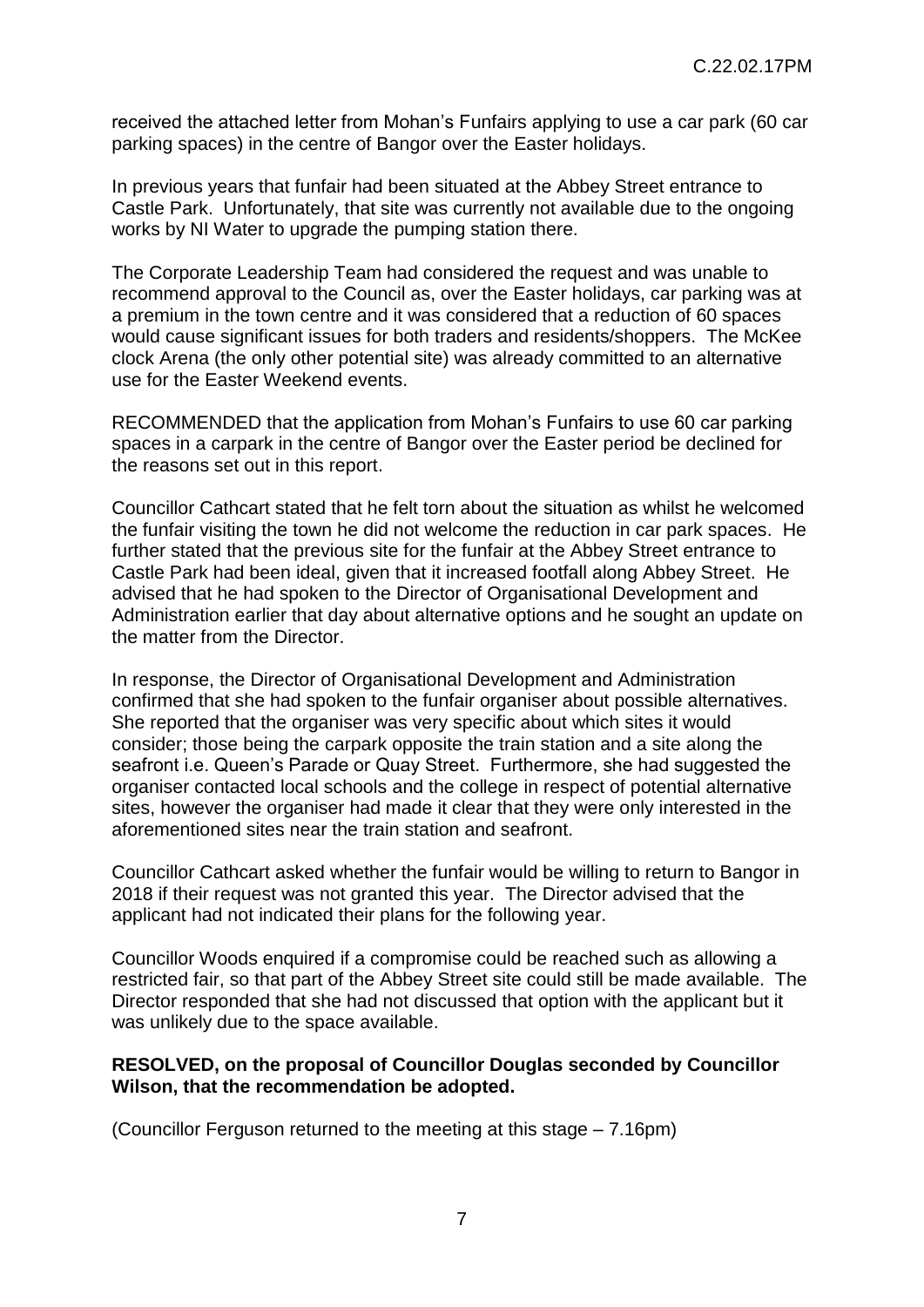# **14. TRANSFERS OF RIGHTS OF BURIAL**

The following transfer applications were received:-

| <b>Name</b>                | <b>Transferred to</b>                                                | <b>Cemetery</b>    | <b>Section</b>            | <b>No</b> |
|----------------------------|----------------------------------------------------------------------|--------------------|---------------------------|-----------|
| E McCormick<br>E McCormick | G Poots<br>M Magee                                                   | Movilla<br>Movilla | 50<br>50                  | 75<br>76  |
| <b>B</b> Gilpin            | S Johnston                                                           |                    | Grave Plot Number MX 5371 |           |
| <b>RESOLVED: -</b>         | (On the proposal of Alderman Carson,<br>seconded by Alderman Gibson) |                    |                           |           |

**THAT** the above Transfers be approved.

### **15. SEALING DOCUMENTS**

**RESOLVED: -** (On the proposal of Alderman Carson, seconded by Alderman Smith)

> **THAT** the Seal of the Council be affixed to the following documents:-

- a) Lease of Premises at John Street, Newtownards
- b) Licence Agreement Licence to Peninsula Healthy Living Partnership Limited
- c) Ice Cream Vending Licence– John Gibson of Herbie's Ices for Bank's Lane, Ballyholme
- d) Ice Cream Vending Licence John Gibson of Herbie's Ices for Ward Park, Bangor
- e) Ice Cream Vending Licence Robin Adair of Tigger's Ices for Harbour Road, Groomsport
- f) Ice Cream Vending Licence Robert Neill of Carousel Ices for Seapark, Holywood
- g) Grant of Right of Burials Nos 12239 12280

#### **16. NOTICES OF MOTION STATUS REPORT**  (Appendix II)

PREVIOUSLY CIRCULATED: - Report dated 16 February 2017 from the Director of Organisational Development and Administration attaching a Status Report in respect of Notice of Motions.

This was a standing item on the Council agenda each month and its aim was to keep Members updated on the outcome of motions. It was noted that as each motion was dealt with it would be removed from the report.

RECOMMENDED that the report be noted.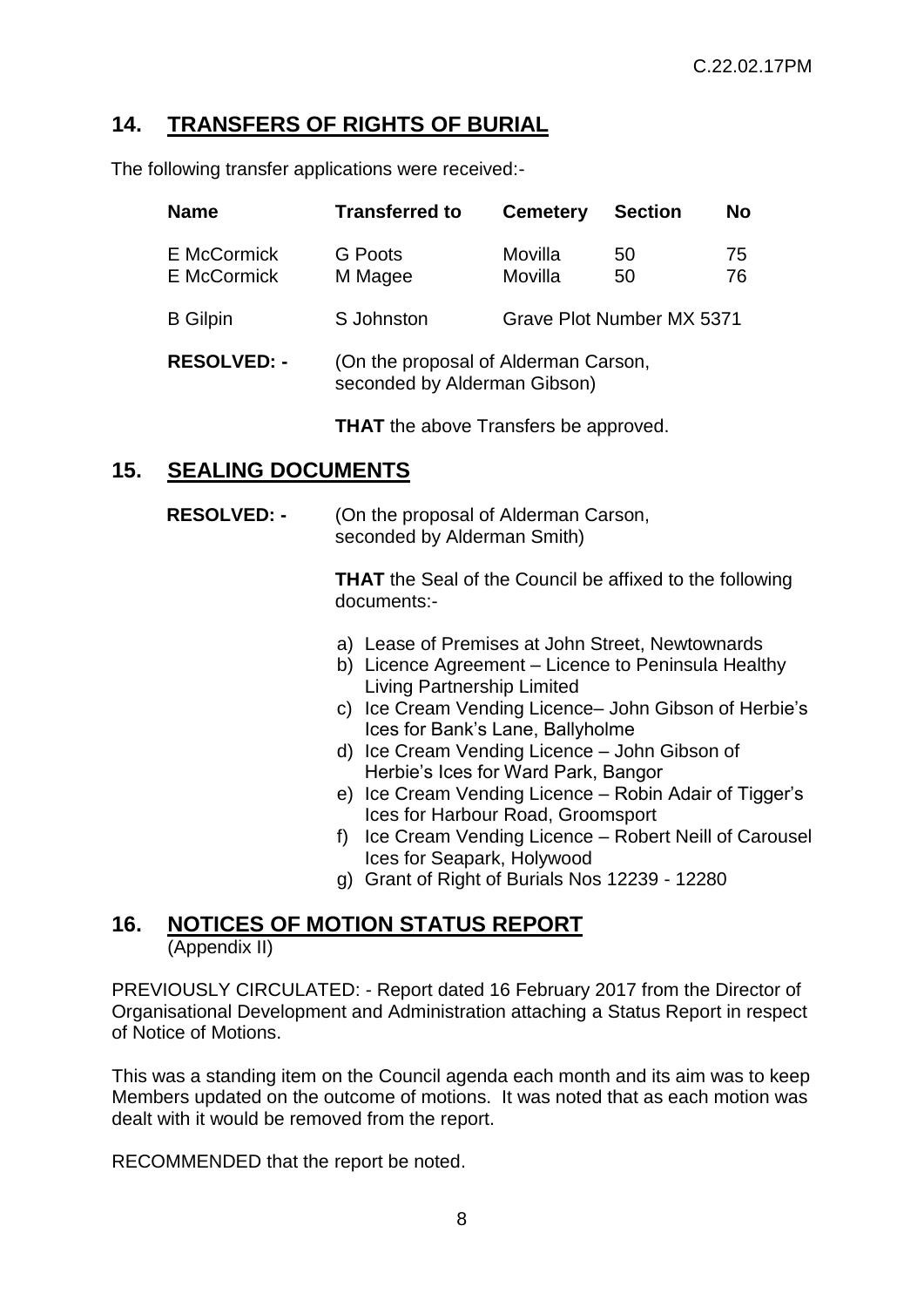#### **RESOLVED on the proposal of Councillor Cooper, seconded by Alderman Gibson, that the recommendation be adopted.**

(Councillor Muir declared an interest and left the meeting at this stage – 7.18pm)

# **17. NOTICES OF MOTION**

### **17.1 Notice of Motion submitted by Councillor Boyle**

"That this Council notes the recent establishment of the Smart Pass Equality Campaign, and endorses it's call for the full fare concessionary travel pass to be issued to all people who are unable to drive for medical reasons.

It further agrees to write to the Minister for Infrastructure along with the Minister for Finance urging them to implement this extension as soon as possible."

#### **RESOLVED, on the proposal of Councillor Boyle, seconded by Councillor Barry, that the Notice of Motion be referred to the Corporate Services Committee.**

### **17.2 Notice of Motion submitted by Councillor Martin**

"Council notes the recent decision by the High Court to grant preemptive rights to a third party regarding the purchase of Portavo Reservoir. It notes that this judgement is a disappointing decision for both this Council and NIW. It further writes to Northern Ireland Water and the Minister for Infrastructure Chris Hazzard to ascertain whether they intend to appeal the decision. Finally, Council reaffirms its expression of interest in acquiring Portavo for the residents of the Borough subject to a favourable economic appraisal."

#### **RESOLVED, on the proposal of Councillor Martin, seconded by Councillor Cathcart, that the Notice of Motion be referred to the Community and Wellbeing Committee.**

#### **17.3 Notice of Motion submitted by Councillor Robinson**

"This council notes the recent establishment of the Smart Pass Equality Campaign, endorses its call for the full fare concessionary travel pass to be issued to all people who are unable to drive for medical reasons, and will write to the Minister for Infrastructure and the Minister for Finance, urging them to implement this extension as soon as possible."

Councillor Robinson withdrew her notice of motion, given its similarity to the one submitted by Councillor Boyle at Item 17.1.

#### **NOTED.**

(Councillor Muir returned to the meeting at this stage – 7.20pm)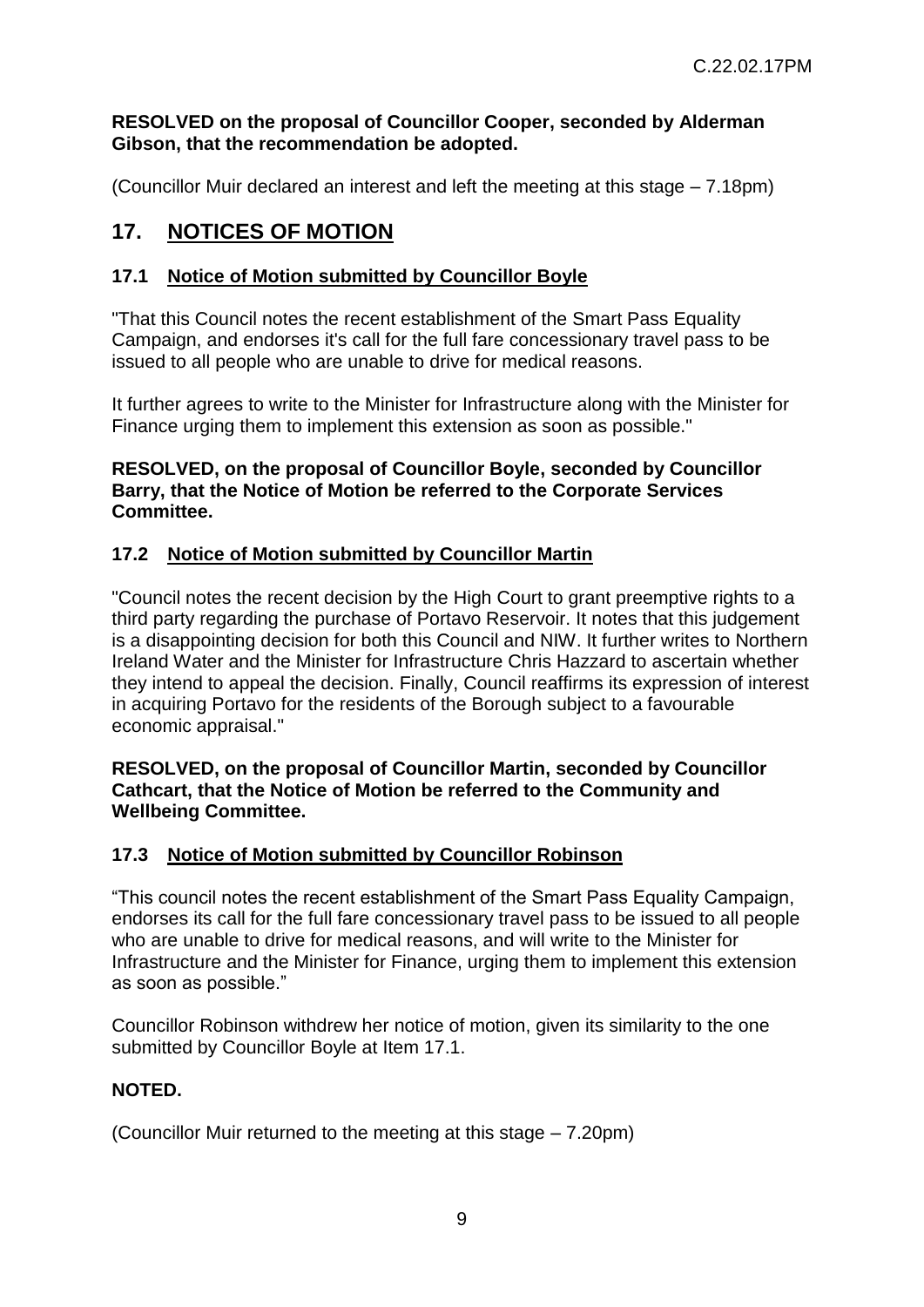### **17.4 Notice of Motion submitted by Councillor McClean**

"That this Council expresses shock that the outgoing Executive, and specifically the Ministers for Education and Communities, managed only to allocate 6% of the budget earmarked in the Fresh Start Agreement for shared projects; notes that this money is now likely to be returned to Her Majesty's Treasury and lost to Northern Ireland; and expresses its anger that this money is being lost at the same time as cuts are being made to Outdoor Education Centres and home-to -school transport, all while school budgets remain in a state of turmoil. That, furthermore, Council writes to said Ministers to convey this, inviting them to address Council on the matter."

#### **RESOLVED, on the proposal of Councillor McClean, seconded by Councillor Chambers, that the Notice of Motion be referred to the Corporate Services Committee.**

#### **17.5 Notice of Motion submitted by Councillor Muir**

"That this Council agrees to write to Royal Mail requesting they reconsider the decision not to replace Post Box at Station Road, Craigavad."

**RESOLVED, on the proposal of Councillor Muir, seconded by Councillor Barry, that the Notice of Motion be referred to the Corporate Services Committee.** 

### **EXCLUSION OF PUBLIC/PRESS**

**AGREED, on the proposal of Councillor Barry, seconded by Councillor Douglas, that the public/press be excluded during the discussion of the undernoted items of confidential business.** 

### **18. AWARD OF INTERNAL AUDIT SERVICES TENDER (FILE: 700093)** (Appendix III)

**\*\*\*COMMERCIAL IN CONFIDENCE\*\*\***

### **\*\*\*NOT FOR PUBLICATION\*\*\***

Schedule 6 – Information relating to the financial or business affairs of any particular person (including the Council holding that information).

# **19. REPLACEMENT ARDS LEISURE FACILITY – PROPOSAL TO CHANGE ROOF SPECIFICATION AS PART OF VALUE ENGINEERING EXERCISE (FILE: PCU 24D)**

**\*\*\*COMMERICAL IN CONFIDENCE\*\*\***

### **\*\*\*NOT FOR PUBLICATION\*\*\***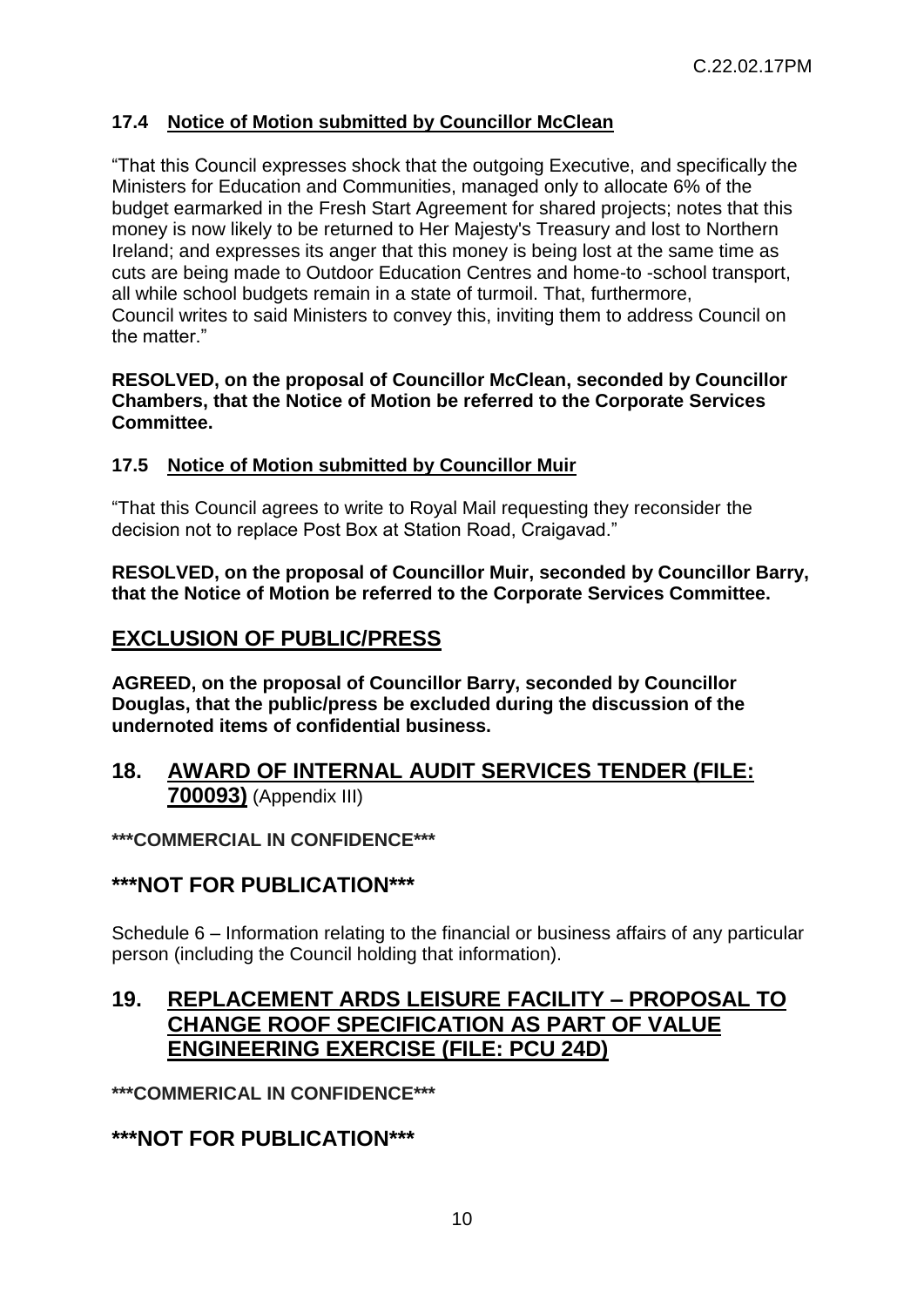Schedule 6 – Information relating to the financial or business affairs of any particular person (including the Council holding that information).

(Councillor McAlpine declared an interest and left the meeting at this stage – 7.25pm)

# **20. PORTAFERRY MARKET HOUSE - UPDATE (FILE: PCU 17)**

### **\*\*\*COMMERCIAL IN CONFIDENCE\*\*\***

### **\*\*\*NOT FOR PUBLICATION\*\*\***

Schedule 6 – Information relating to the financial or business affairs of any particular person (including the Council holding that information).

(Councillor McAlpine returned to the meeting at this stage – 7.25pm)

# **ORDER OF BUSINESS**

With the exception of the Chief Executive, Director of Organisational Development and Administration, Democratic Services Manager and Democratic Services Officer, all staff withdrew from the meeting during the discussion of Item 21 - 7.30pm.

# **21. STAFFING MATTER**

**\*\*\*STAFF IN CONFIDENCE\*\*\***

# **\*\*\*NOT FOR PUBLICATION\*\*\***

Schedule 6 – Information relating to the financial or business affairs of any particular person (including the Council holding that information).

(Staff returned to the meeting at this stage – 7.39pm)

# **22. CALL-IN REPORT (FILE: CW74)** (Appendix IV)

#### **\*\*\*LEGAL IN CONFIDENCE\*\*\***

# **\*\*\*NOT FOR PUBLICATION\*\*\***

Schedule 6 – Information relating to the financial or business affairs of any particular person (including the Council holding that information).

# **RE-ADMITTANCE OF PUBLIC/PRESS**

**AGREED, on the proposal of Alderman Carson, seconded by Alderman Keery, that the public/press be re-admitted to the meeting.**